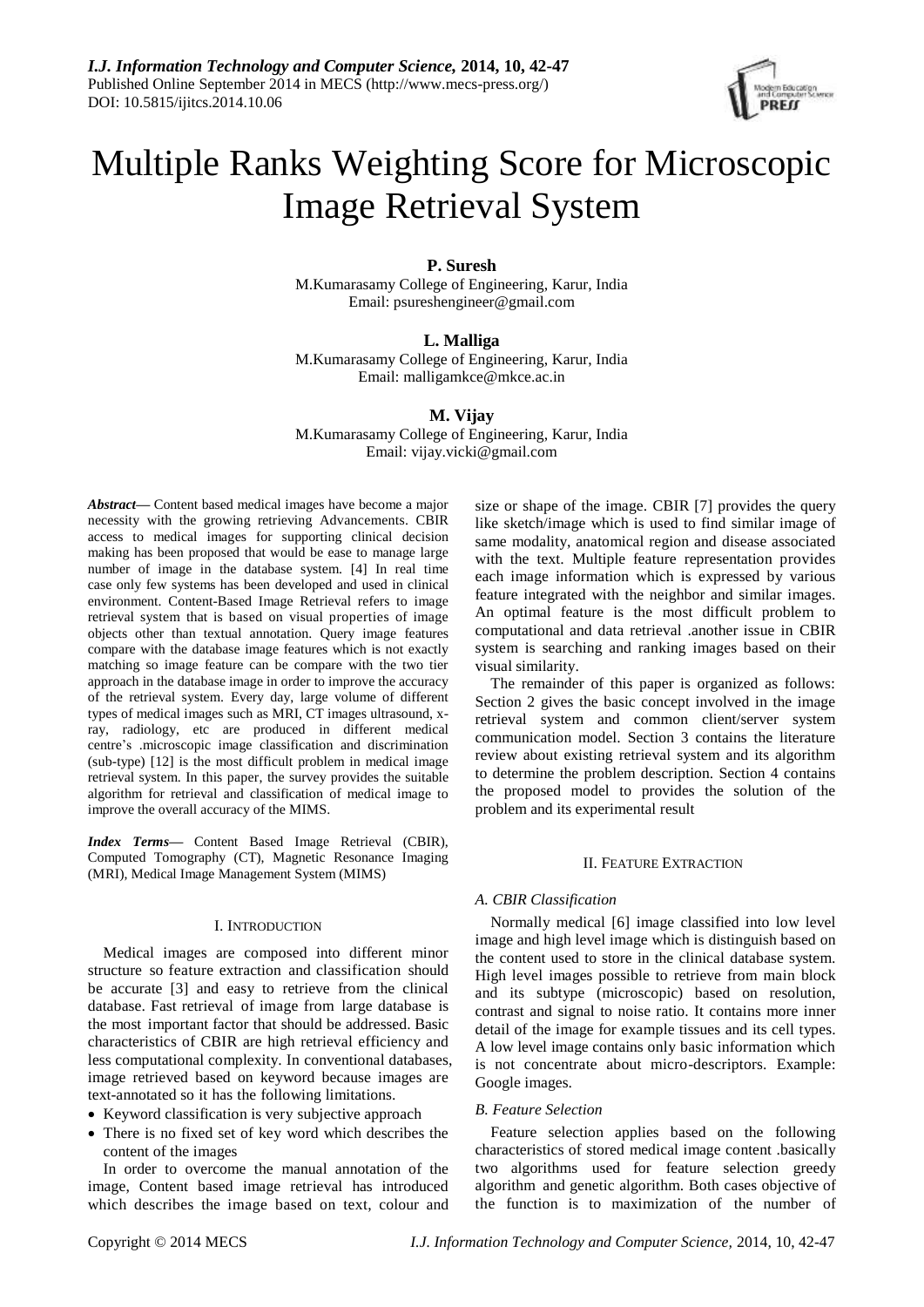correctly retrieved images. Greedy algorithm used only less than 10 feature selection. Chromosomes are numbered as an integer in genetic algorithm and it provides the better performance than the greedy algorithm. Some of the image characteristics define the feature selection.

## *a. Texture Feature*

Texture [7] is an important feature of natural image. Different types of techniques developed for measuring texture similarity .some of the text features are degree of contrast, coarseness, directionality, regularity and periodicity. Basically text feature analysis performed by Gabor Filter and Fractal Filter. Gabor filter widely adopted for medical image retrieval.

#### *b. Color Feature*

Color [4] is the most efficient visual feature in image retrieval. Color feature retrieval based on primitive color feature that is RGB (Red, Green, and Blue).color is the property which depends on the reflection of light to the human eye. Color feature assigns the each pixel of the image.RGB can be transfer into other color space.

#### *C. CBIR Performance Measures*

Content based image retrieval system [8] performance measure by Precision and Recall values. Precision define as the ability of system can retrieved only model that relevant to the given query .Recall define as the ability to retrieved all model that relevant to the given query. Precision and recall used to analysis CBIR system accuracy depends on the size of the clinical database. Ideal CBIR system precision value is equal to one (i.e.) no of relevant image retrieved is equal to total no of image retrieved in the database

$$
Precision = \frac{No \text{ of relevant image retrieved}}{No \text{ of image retrieved}}
$$
 (1)

$$
Recall = \frac{\text{No of relevant image retrieved}}{\text{No of relevant image in the database}} \tag{2}
$$

In real time environment, precision value gradually decreased when the size of the database increased and no of feature selection value is reduced. Recall used to measure the retrieval efficiency of the clinical database. Content based image retrieval system early developed for low feature extraction. But recently microscopic image retrieval introduced for medical image analysis with main disease and its sub type. Every day millions of medical images produced by medical centre so the database system should capable to store those images and retrieve as per pathology requirement.

## *D. System Overview*

System [10] should capable to process tera bytes of data. XML specification for integrating other local and Global information systems (resources).

The primary goal of a graphical user interface (GUI) design ease of use for both first-time and experienced users. All requests can be input with a mouse. No keyboard typing is required. Microscopic medical image

content is especially important in that it is the foundation upon which Pathologists make their diagnoses

| Table 1. The Client/Server Communication model |  |
|------------------------------------------------|--|
|------------------------------------------------|--|

| <b>Client System</b>                            | <b>Server System</b>                                    |  |
|-------------------------------------------------|---------------------------------------------------------|--|
| Apply query to remote server                    | Assign unique id to related query                       |  |
| Request search service<br>with search parameter | CBIR based search in the<br>database as per given Query |  |
| Accept the CBIR based result                    | Produce full size result Image                          |  |

#### *E. Retrieval Algorithm*

Four primitive image feature types [7] were used to define the content of microscopic pathology images. Each image was processed to obtain color histogram, texture representation, Fourier transformation coefficients, and wavelet coefficients. Recently many algorithms developed for image retrieval especially medical image traditional statistical evaluation methods applied when sample size is small and where domain knowledge is important..An earlier 1990's genetic algorithm used image retrieval. Decision based binary tree algorithm is using content based image retrieval system.

#### III. RELATED WORK

The authors [2] introduced in this paper Pattern for next generation database system (PANDA) which is involves block based low-level feature extraction. Expectation maximization algorithm used to automatically determine the number of clusters and similarity between the two clusters estimated. Pattern similarity used to retrieve the medical image .Three steps involves in PANDA method, Pattern type and pattern finally class. Pattern type is described about pattern structure. Pattern provides corresponding pattern type and class is a collection of semantically related pattern of the same pattern type. Author tested 6000 image with system configuration 1GB RAM and 60GB hard disk. Experiment result shows the retrieval time reduced  $0.22 \pm 0.04$  s.

The authors of [11] and [8] have discussed about textural classification techniques used to retrieve the medical image with improved precision rate .sometime query or feature selection is not meet the user expectation so textural classification which is used to modify the query image as per the content of medical image in the clinical database system. Experiment result shows the half of the computational time used to search entire database and also 10%–15% improvement in precision at each recall level.

 Iqbal [10] proposed content based retrieval system that is I-Browse system which combine low-level image processing techniques with high-level semantic analysis of medical image. This method generates the textual annotation especially for the unknown images. I-Browse system also support the natural query language example is Google engine. Browse architecture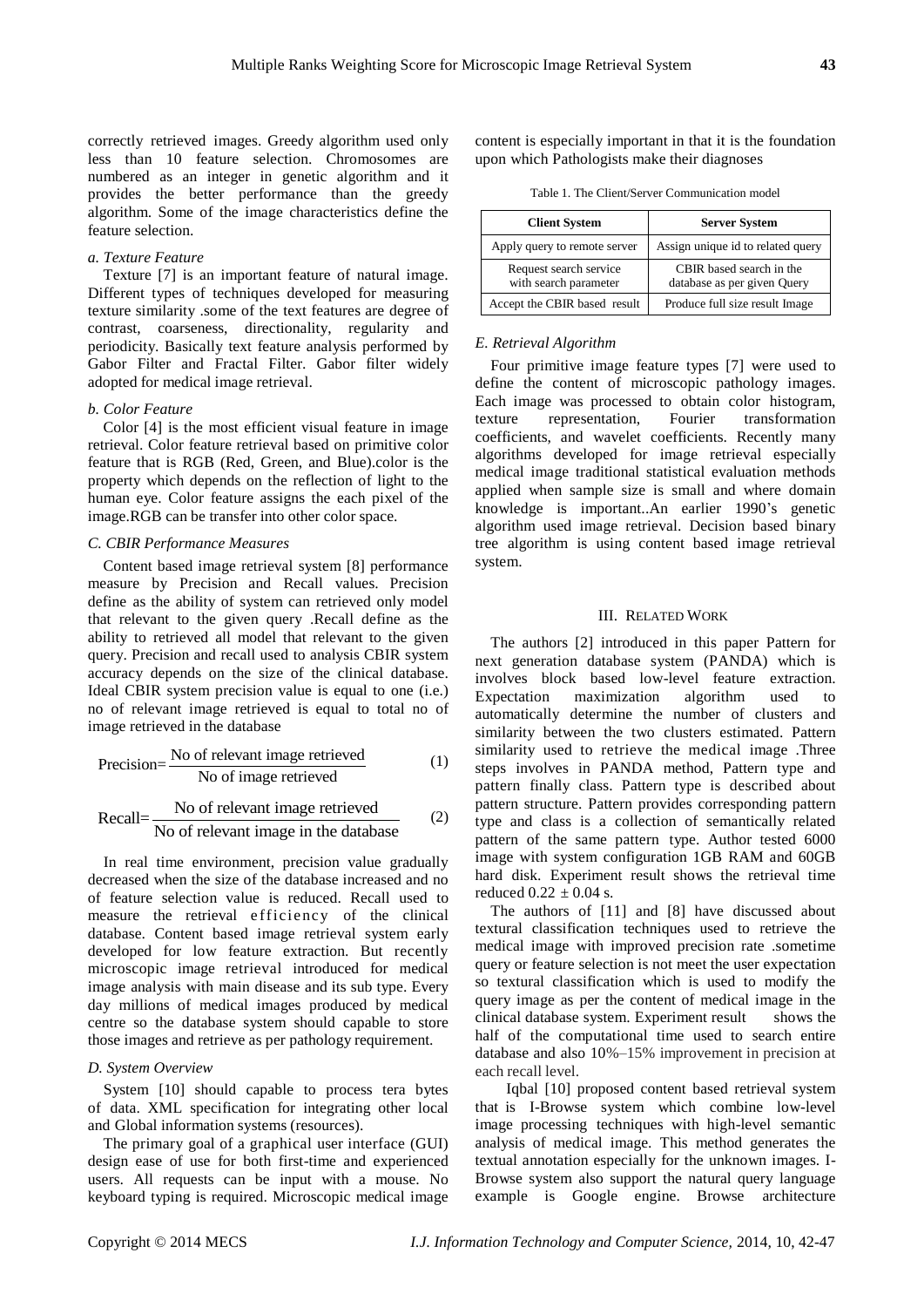functioning with three type of detector 1. Course detector 2.semifine detector 3.fine detector which provides unknown image content retrieval, sub-image retrieval for I-Browse and historical based image retrieval respectively.

Hsu [1] discussed about the high level image retrieval with text based query. Representation of image features like histogram which corresponding to region or subimage. Self supporting map algorithm introduced for join querying image search scheme. If anything need to change in query keyword before selecting relevance image for the query as well as updated queries are further used to adaptively create a new answer for the next set of returned images as per user preferences .it utilize the search engine to reduce the retrieval time to apply join query method. It efficiently merged the textual and image feature.

Hanka [4] presented about content based image retrieval method which integrates with picture archiving and communication system .it provides the pixel based image retrieval with structured local binary haar pattern and haar wavelet. Haar function defines the color image with basic three colors RGB in each pixel value so based on the pixel value it retrieves the image from clinical database.

Two authors [11], [12] discussed weighted feature in content based image retrieval system .color and texture always important parameter in image retrieval. The performance of image retrieval system enhanced by Combining two feature color and texture with weights so it provides fast image retrieval from the clinical database when compare to all other method because high weights assign important feature which easily identify the large database.

Hatice [14] defines gives solution for multiple image queries for analyzing retrieved image with its subtype. It performed by multitier approach which produced first rank result for microscopic medical image retrieval.

Mohd. Anjum, Md. Asr [15] describe about the rank methodology based on the properties of the image.It perform the priority of weighting value for each pixel as the result of image classification complexity reduced

Anamika Ahirwar [16] explain about the region based classification and also segmentation which is test with the the MRI images.fuzzy neuro techniques used for train the given MRI images

#### *A. Problem Description*

Microscopic image classification and discrimination (sub- type) is the most difficult problem in medical image retrieval system. In real time case only few systems has been developed and used in clinical environment.multiimage query is very complex to separate the primary disease type and secondary disease type (i.e.) classification of different type of tissue images (first tier) and matching the given query images (second tier) with classified tissue images (first tier).

Due to increasing large number of medical images in the database, Retrieval image grouping delay which is also increasing. From the literature survey, we find most of the existing system contains average image

classification accuracy is the greatest challenge in microscopic images.

## IV. PROPOSED SYSTEM

## *A. Multi-Tier Retrieval Approach for Multi-Image Quries*

In this system having the two tier approach where major disease type such as follicular- lymphoma and neuro- plastoma tissue images classified from support vector machine and second tier where query related images retrieved from the database. second tier approach, we will use our proposed multi-image. query and retrieval methodology to retrieve the images from the reference database in the order of their image-level visual matching similarities by preserving the slide-level semantic similarity.

#### *a. First-Tier: Disease Type Classified with SVM*

Support vector machine used to classified main disease type such as NB and FL.svm classifier is the traditional method which is used for the content based microscopic image retrieval system .main purpose of svm decision hyper plane for binary classification issue by maximize the margin which is the distance between the hyper plane and the closest data points of each class in the training dataset that are called the support vectors. The hyper plane chooses from all the possible hyper planes through a complex combinational problem optimization so that it maximizes the distance that is the margin.

In our SVM classifier system, we chooses the radial basis function that is one of the most often used kernels and it provides good results than other kernels for the categorization of our data. LibSVM MATLAB code [16] was used.

Recall from the video lectures that SVM classification solves the following optimization problem:

$$
\min_{(w,b)} ||\omega||^2 + C \sum_{i}^{m} \varepsilon_i,
$$
  

$$
y^{(i)} (w^T x^{(i)} + b) \ge 1 - \varepsilon_i, i = 1, 2, \dots, m;
$$
 (3)  

$$
\varepsilon_i \ge 0, i = 1, 2, \dots, m
$$

$$
\varepsilon_i \geq 0, i = 1, 2, \cdots, m
$$

After solving, the SVM classifier predicts "1" If

$$
\omega^T x + b \ge 0 \tag{4}
$$

and "-1"otherwise.the

Decision Boundary is given by the line

$$
\omega^T x + b = 0 \tag{5}
$$

*b. Second-Tier: Image Retrieval with SS-Tree algorithm* 

An SS-tree is built by inserting vector one by one an initially empty SS-tree .A vector is inserted into a leaf node which is decided by descending from root or selected node .if the leaf node is full ,it is split and a new leaf node is created .the vector in the original leaf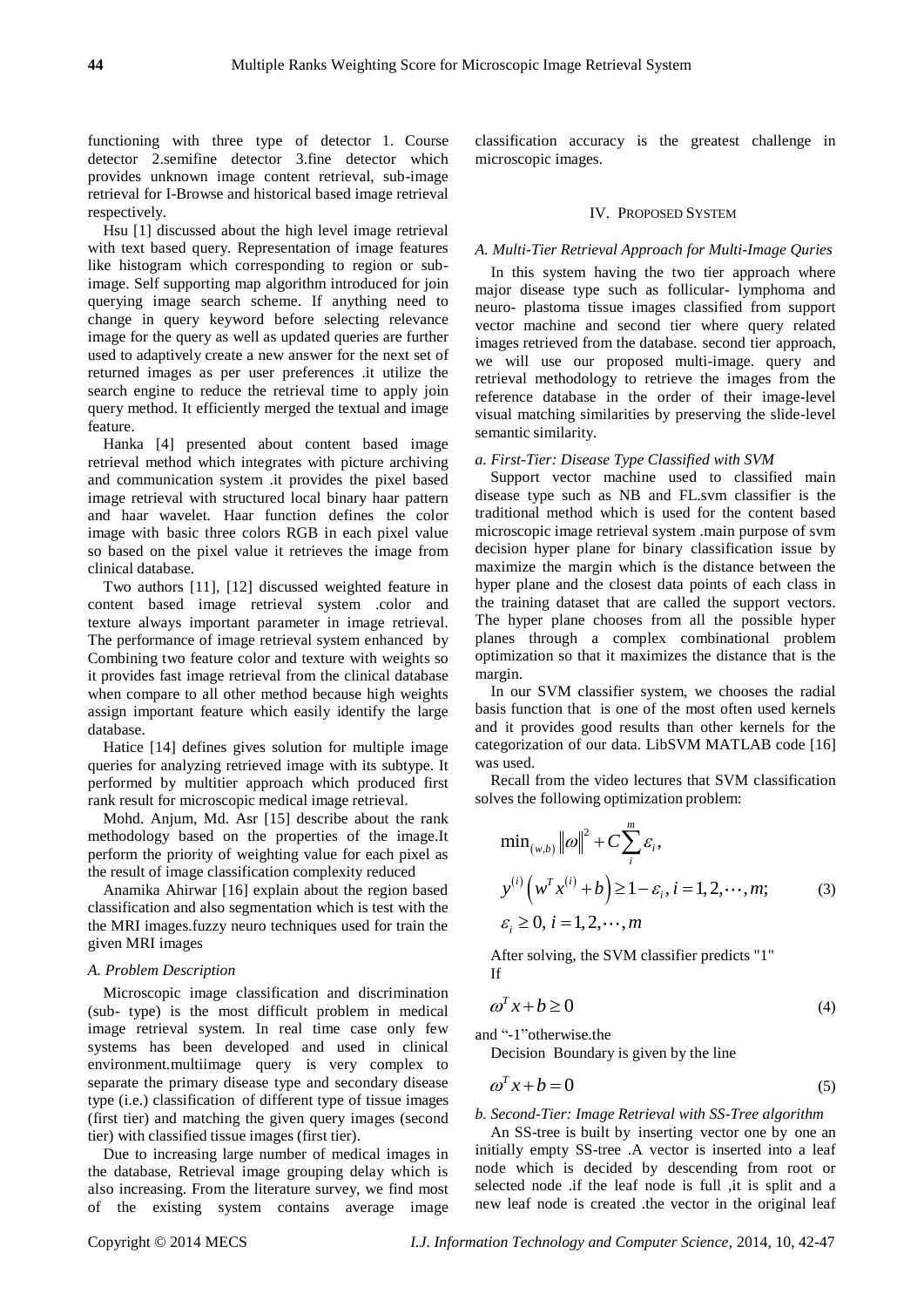node and vector has been inserted then it can be distributed among the two node.

## **SS-Tree algorithm outlined below**

*Insert(r: node, k: entry)*

*//insert k into a tree rooted at r n=r //start at the root while n is not leaf node or*

*at the same level as k // descending determine a child of n,c ,such that*

*dist(c,k)=min(dist(c,k)),Ci is a child of n c implies to to n*

*if n has an empty entry add k into n change the information in its order else*  $n'$ =*split(n,p)* // *n' is the new node change the information in its order with n' create entry e to denote n'*

*insert(r,e) //re-insert the new node*

*in this algorithm used to for both leaf and non-leaf entries*

*.leaf entries contains the input vector but non-leaf entries contains only corresponding node values .related query image can be retrieve from the database by grouping the related features*



Fig. 1. 2D-Feature Representation

SS-Tree Classified the unique features and grouping the related feature which is reduced the retrieval time and complexity.



Fig. 2. Representation of SS-Tree

## *B. Dataset and Experimental Results*

Fig. 3 shows randomly selected sample images belonging to different histological grades of FL cases. The number of cropped images per slide is between 11 and 30 for FL cases and between 7 and 35 for NB cases. For FL slides, a team of experienced hematopathologists selected about 10 random microscopic high power field (HPF) to interpret the disease grade in terms of the average number of centroblasts per HPF.



Fig. 3. Sample H&E- stained FL images associated with the three grades (a)Grade I. (b) Grade II. (c) Grade III

$$
sensitivity = \frac{TP}{TP + FP}
$$

In this equation TP is true positive, FP is false positive. In classification systems, accuracy is often used to evaluate the systems. Accuracy is the overall correctness of the system and is calculated as the sum of correct classifications divided by the total number of classifications.



Fig. 4. Input Image



Fig. 5. Proceed Image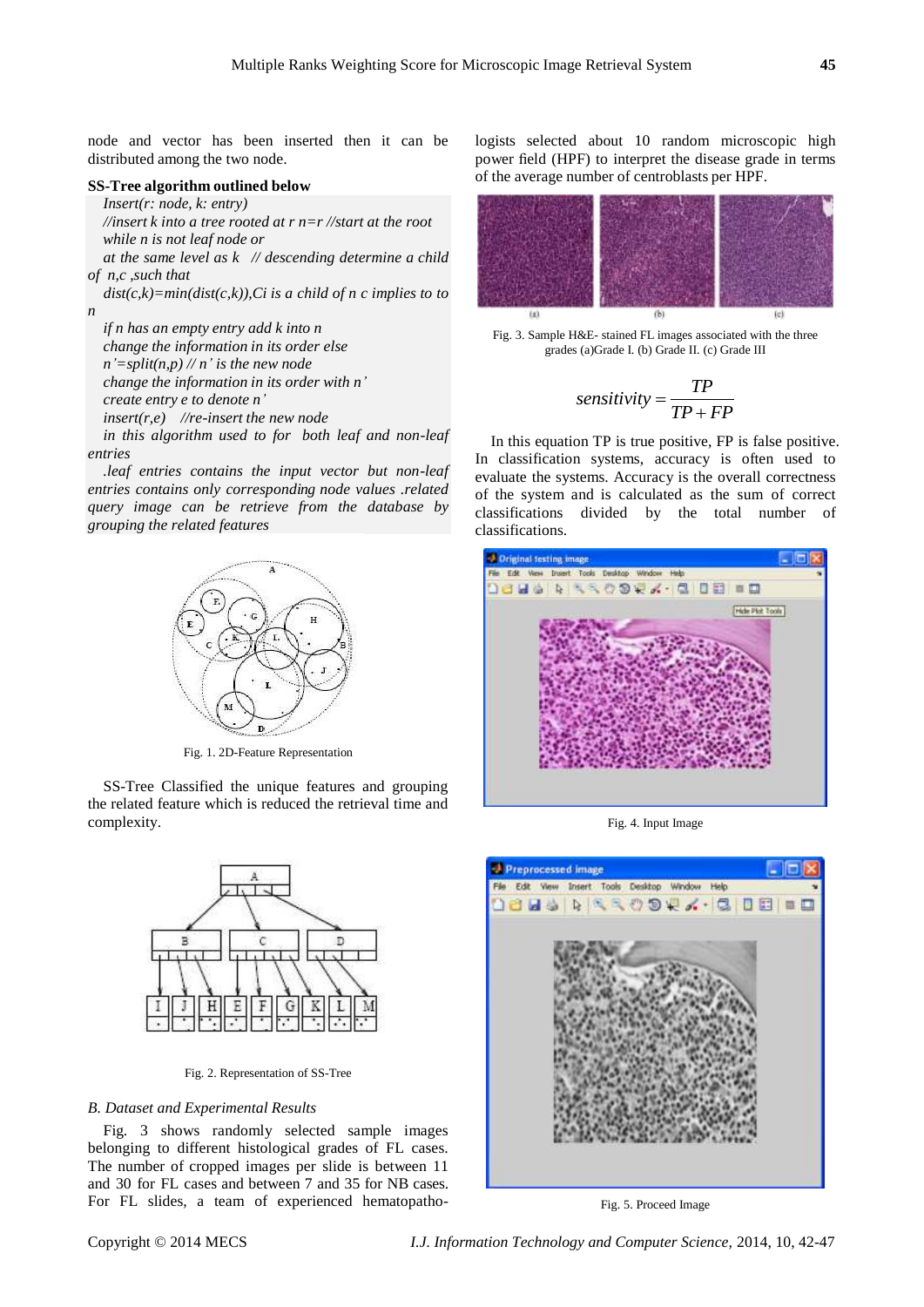Table 2. verage Classification Results (%)

| Image Type | No of images | Precision | Sensitivity |
|------------|--------------|-----------|-------------|
| FL         | 40           | 93        |             |
| NB         | 40           | 95        | 94          |



Neural Network Training (nntraintool)  $\Box$ Neural Network Layer Lave Input Output Algorithms Training:<br>Performance:<br>Data Division: Gradient Descent Backpropagation with Adaptive Learning Rate. (traingds)<br>Mean Squared Error (mse)<br>Random (dividerand) Progress Epoch:  $\mathbf{0}$ 1000 iteration 1000 Time:  $0:00:36$ Performance: 0.329  $_{0.00}$ Gradient:  $1.00e-10$ 1.00 Validation Checks:  $\overline{0}$  $\overline{6}$ Plots Performance (plotperform) Training State (plottrainstate) 1 epochs Maximum epoch reached. Stop Training Cancel

Fig. 6. Matching Process Fig. 7. Training Process



Fig. 8. Output Images

## V. CONCLUSION

Results reflect that the proposed system by applying multiple features along with optimization, classification and similarity measurements provides the improved accuracy of the microscopic medical image retrieval system. it's helpful for physician to get more confidence

in their decisions for diagnosis and medical research students are get the required images successfully for further investigation of their research. Application of the proposed weighting strategy, inspired by the IR theory which is not limited to microscopic images , it can be also useful for all type of multiuser searching system and content-based retrieval systems.